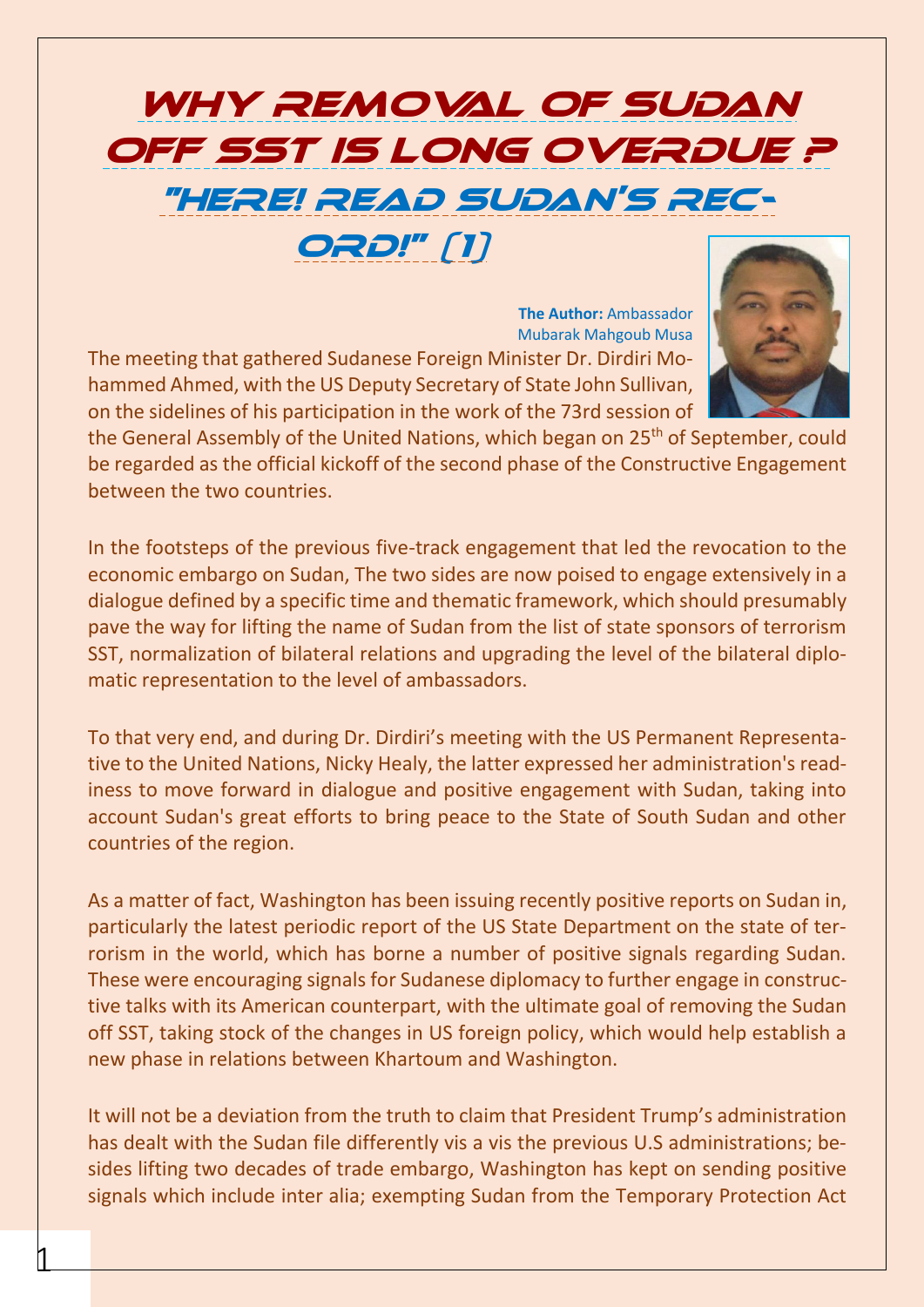and other US measures including the prevention of the entry of the United States to citizens of a number of African countries. These indications tell in a way or another that removing Sudan's name off SST should be somewhat around the corner, taking into account that such legitimate and in fact long overdue right has been duly reinforced by the mounting regional and global pleas to that very end.

As these words are inked, another historic and a landmark visit to Washington is currently underway; the Sudanese Joint Chiefs of Staff, Lieutenant General Kamal Abdul Marouf, to participate in an anti-terrorism conference (arguably the first kind on this level for more than 30 years). General Abdul Marouf held series of meetings with his counterparts at the Pentagon, deliberating issues of common concern and interest.

On his part, Deputy Assistant Secretary of Defense for African Affairs Alan Patterson, commended the roles played by Khartoum in its African environment, its coordination with its neighboring countries in the region, and its contributions to the peace-making, security and stability, as well as Sudan's efforts in combating transnational Crimes, human trafficking in human beings and illegal immigration.

Indeed, the military relations between the two countries have witnessed steady development, which include inter alia; exchanging the opening of military attaches in Khartoum and Washington, inviting representatives of the Sudanese army to participate in AFRICOM meetings in Germany in 2017, besides inviting Sudan to take part in the joint US- Egyptian military training exercise 'Operation Bright Star' in Egypt, which is essentially meant to enhance the ability of American forces (and its allies) in the Middle East in the event of war.

As a matter of fact, notwithstanding all negative stereotyping here and there, the truth remains that Sudan is and has always been at the forefront of nations combating scourge of terrorism. Sudan has always upheld the understanding that terrorism has no identity and no religion, thereby needs to be rejected and denounced strongly in all its forms and manifestations. Likewise, Sudan strongly believes that terrorists are committing these acts, out of their deviant ideologies and evil thought. In fact, Sudan has longstanding record in combating terrorism in its region and beyond.

Moreover, and by the same token, Sudan was indeed a pioneer and since 1998, in drawing the attention to not only the importance of reaching a common understanding and a consensus on the definition of terrorism, but equally on the importance of the collective and global work to address the problem of terrorism, even before many other countries were actually alarmed by the said phenomenon.

Following words with action, Khartoum on August 2016, in collaboration with the Arab League, hosted yet another important workshop on the role of religious discourse in the face of terrorism. The choice of Khartoum as a venue is not for that workshop was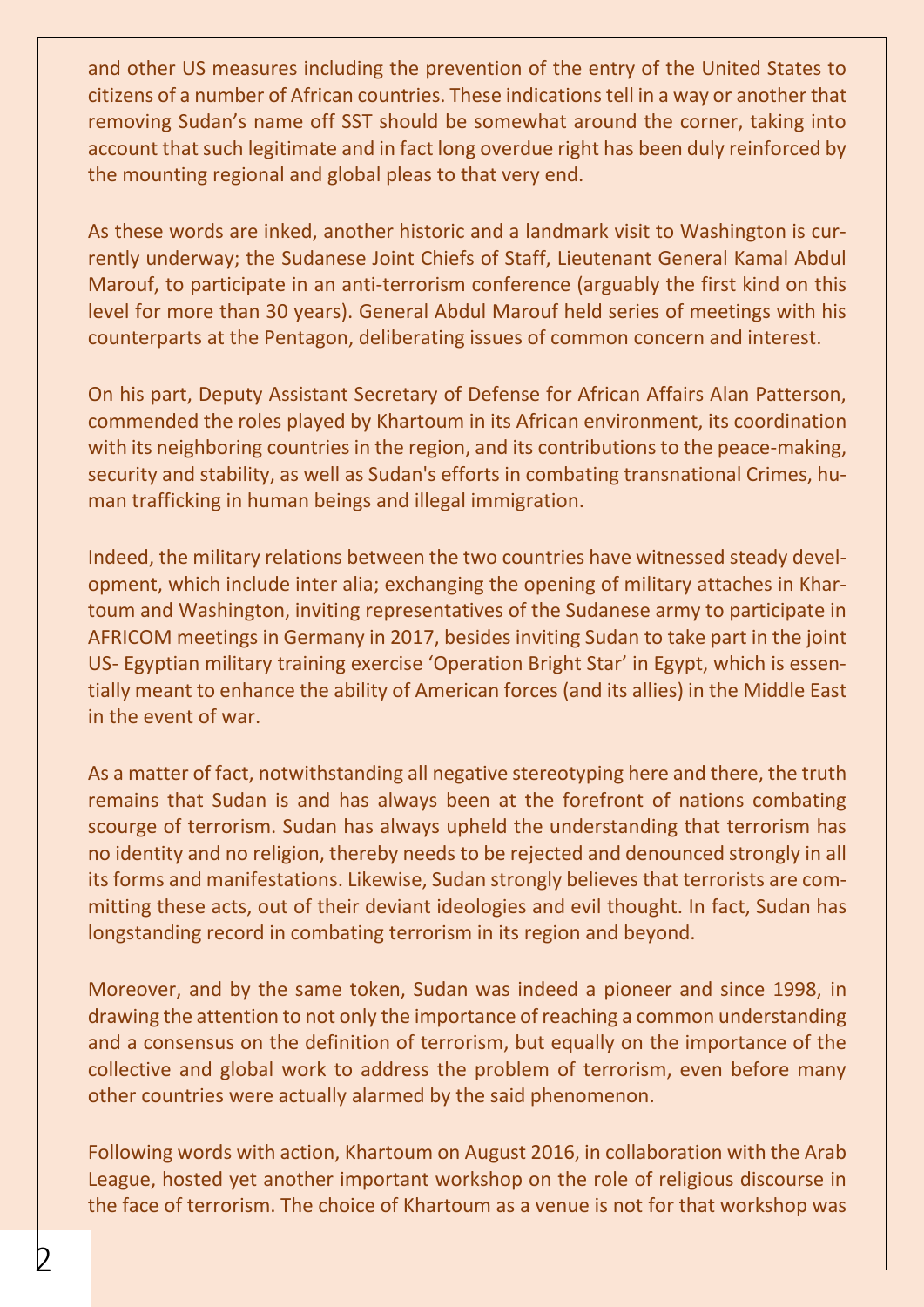anything but accidental; It was a recognition of Sudan's pioneering and exemplary experience in handling cases of those involved in violence or facing the imminent danger of radicalization. One of the most important recommendations of the said forum has been, the need revise school syllabuses to ensure that a message of religious tolerance and understanding is ingrained, retraining of imams and religious community leaders and enlisting them in spreading enlightened interpretations of texts and resorting to debate with those suspected of radicalization.

Let's be reminded that think tank advocacy groups in the America, continued to argue for a rethink of the sanctions, as well as for a removal of Sudan from the State Sponsors of Terror (SST) list. The Atlantic Council's Sudan Task Force for instance maintains that in one of its recent reports maintains that "Continuing to maintain the SST designation without any evidence of sponsoring terrorism – and, in fact, with plentiful evidence of Sudan's cooperation in countering terrorism as well as various commendations from members of the intelligence and diplomatic communities – undermines US credibility and leverage in Sudan, the region, and on wider US counterterrorism efforts"

Yet the most revealing and landmark testimony for Sudan was made before the Congress in 2009, where General J. Scott Gration, the US's former Presidential Envoy to Sudan, urged his government to remove Sudan off SST, making it unequivocal; not only that there were "no evidence" supporting Sudan's inclusion in the said list, he on the contrary, remind the Congress by then, that CIA itself, has been referring to Sudan's strong record on counterterrorism cooperation as having "saved American lives". Likewise Sudan's crucial help in combating terrorism was similarly described by the Bush administration's Deputy Secretary of State Richard Armitage as "really terrific."

In a sarcastic tone, J. Peter Pham is Director of the Atlantic Council's Africa Center, in his article "Sudan still sponsor of terrorism? " presents a strong argument refuting the very reasoning for the continuation of the name of Sudan in the list of countries sponsoring terrorism. Mr. Pham concludes "While US-Sudanese relations have often been difficult in the more than twenty years since the African country was first designated a "state sponsor of terrorism," it is hard nowadays to convincingly argue that the reasons that motivated that declaration still hold. In fact, last year's State Department terrorism report even commended Khartoum's cooperation against terrorist financing in some detail"

Another strong argument was made in the article 'Why Trump should consider removing Sudan from the terrorism list' published in New York Times on September 25, 2018, by David Hoile; the director of the Africa Research Center. Mr. David Hoile says "there was never any evidence to justify Khartoum being placed in 1993 on the list of countries determined to have repeatedly provided support for acts of international terrorism.